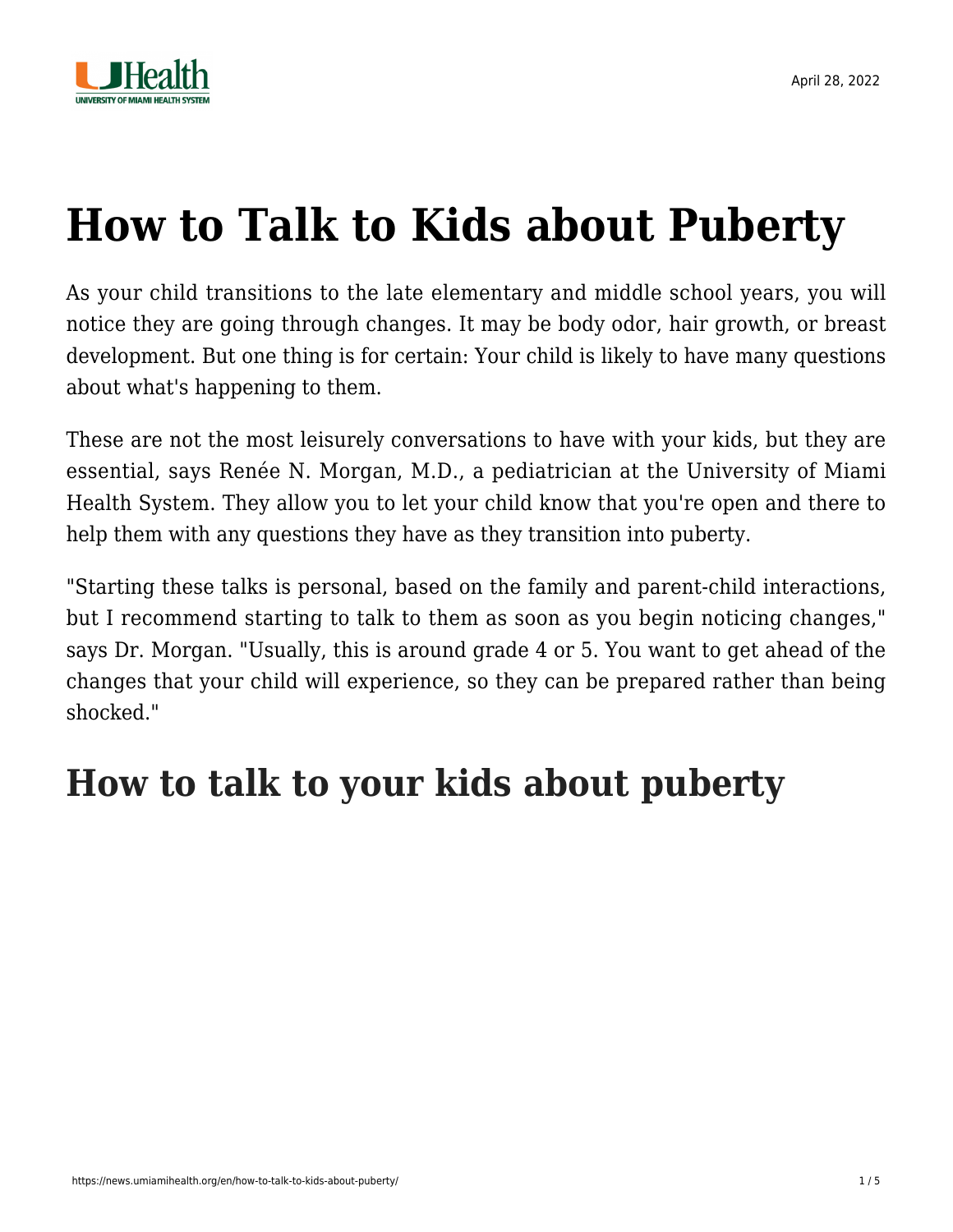

These chats can be awkward and sometimes embarrassing for both kids and parents. To help with this, [Lawrence Friedman,](https://doctors.umiamihealth.org/provider/Lawrence+B+Friedman/525161?unified=friedman&sort=networks%2Crelevance&from=search-list) [M.D.,](https://doctors.umiamihealth.org/provider/Lawrence+B+Friedman/525161?unified=friedman&sort=networks%2Crelevance&from=search-list) the head of adolescent medicine at UHealth, recommends letting your child drive the conversation with their questions and reassuring them about their concerns.



"It can be nerve-wracking for the child to experience all these changes, and they're comparing themselves to their classmates and peers who might be experiencing things differently," says Dr. Friedman. "In addition to being open to their questions, I also tell parents to encourage their kids to ask the doctor questions during their annual visits."

### **Puberty can take a while. Keep talking.**

The [Nemours Foundation](https://kidshealth.org/en/parents/talk-about-puberty.html) says that puberty can be a long road that can continue for many years, so parents should prepare for many discussions or quick conversations, depending on the topic.

Keeping the conversations supportive, encouraging, and not overwhelming will help your child be open and communicative about their questions.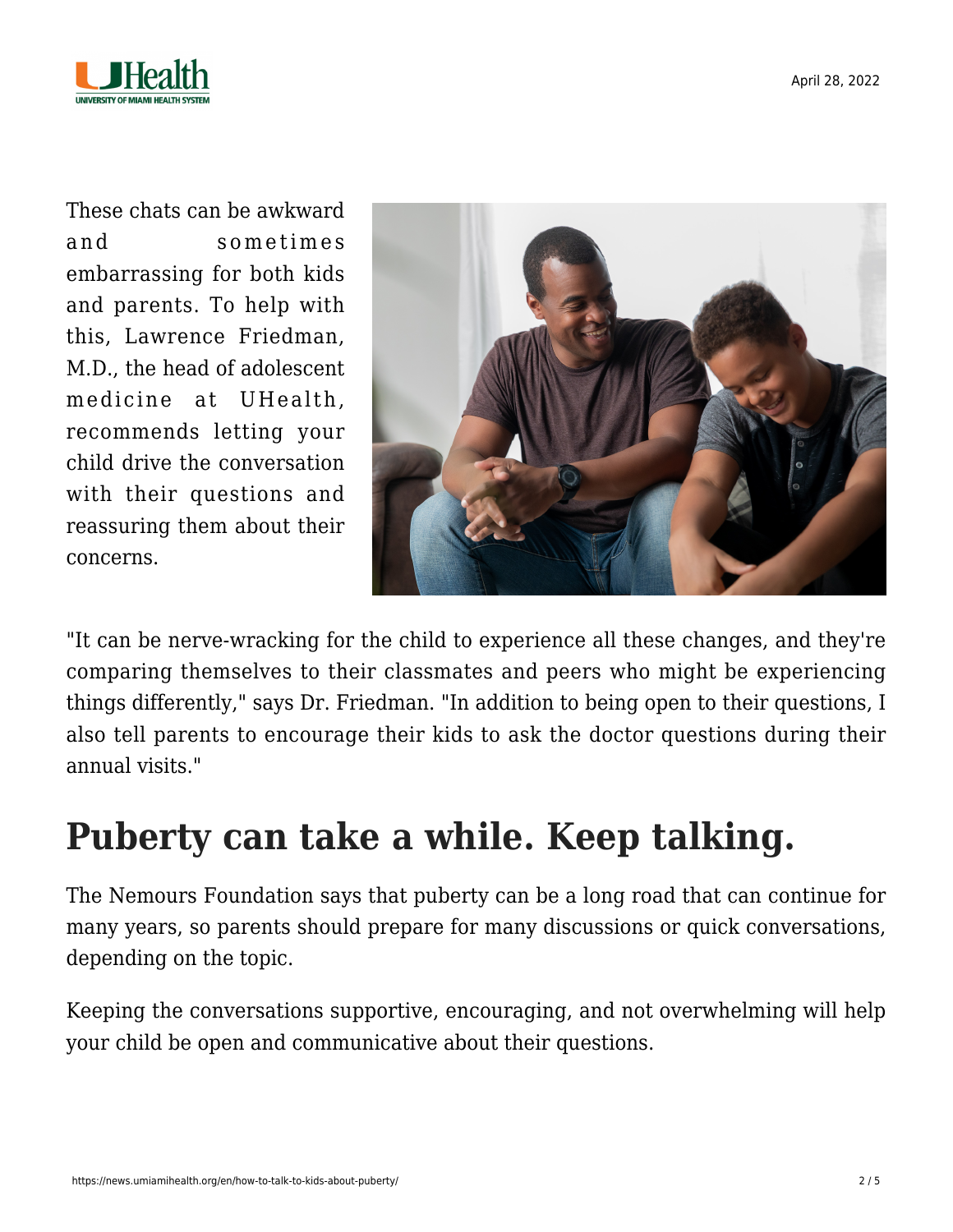

It also doesn't hurt for parents to initiate the conversation from time to time with some simple questions or light prodding. This can be as simple as asking them if they have any questions about their body or the changes they're going through.

For shy or introverted kids, Dr. Morgan says that reading about the topic can also be helpful.

She recommends:

*[You-ology: A Puberty Guide for Every Body](https://shop.aap.org/you-ology-paperback/)*

Specifically for girls: *[Celebrate Your Body: The Ultimate Puberty Book for Girls](https://www.amazon.com/Celebrate-Your-Body-Its-Changes/dp/164152166X)*.

#### **Keep the conversation open.**

Dr. Friedman and Dr. Morgan recommend keeping the conversation open and freeflowing - wherever it takes you and your child.

Your child should know about:

- The growth of pubic hair and underarm hair
- Acne, increased sweating, and body odor
- The growth of the breasts, hips, and legs in girls
- The development of periods for girls
- Lower voices in boys
- Growing penises and testicles in boys
- The growth of facial hair for boys
- Wet dreams for boys

One element that sometimes gets left out of these conversations is how your child changes mentally and emotionally during puberty. Dr. Friedman says it's essential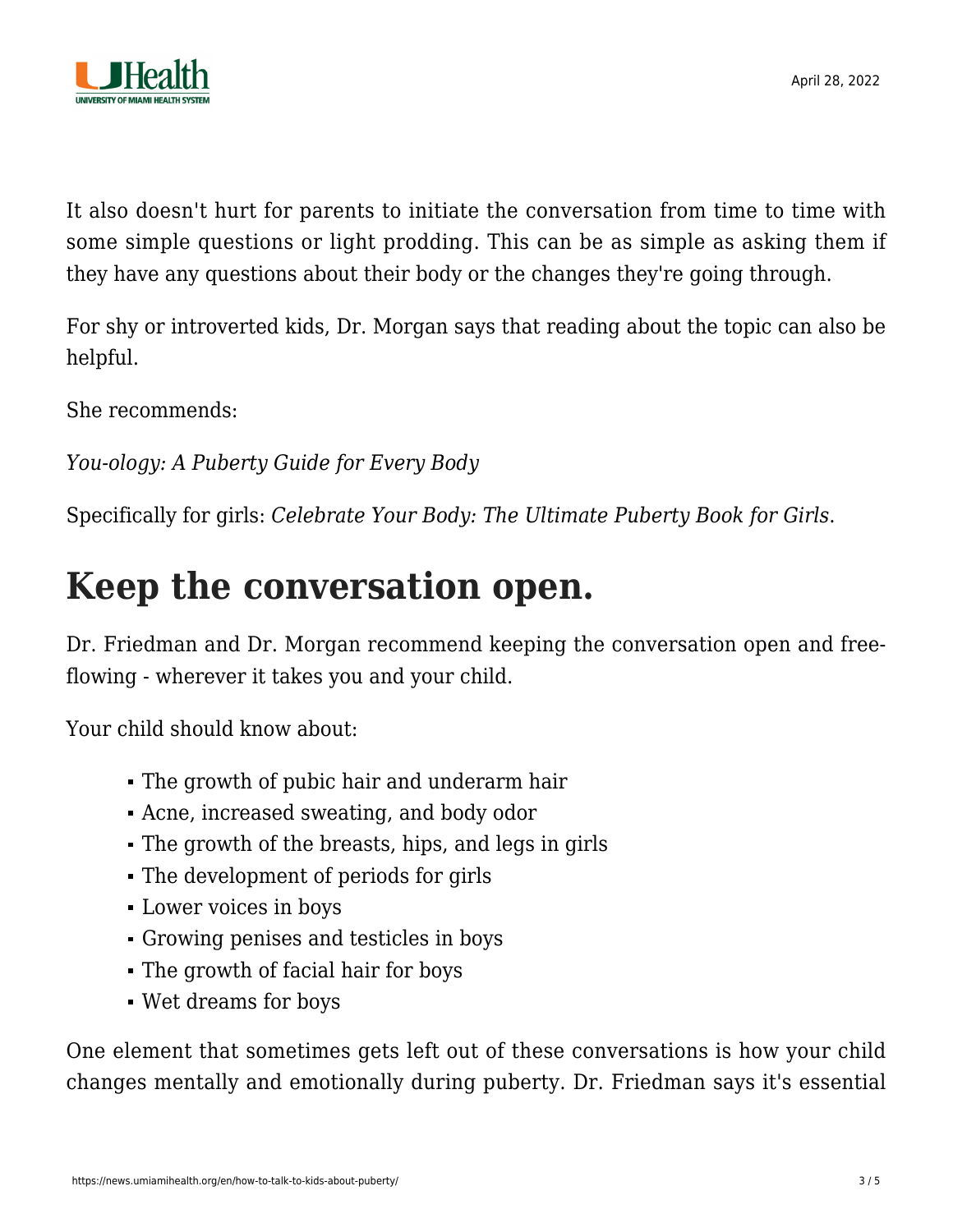

for parents to be aware of these changes to recognize them and acknowledge any concerns in this area.

"With many kids, parents may see a body that's fully grown, but the mind is still developing, so it can be tough to deal with," says Dr. Friedman.

"Parents need to recognize that their child is still developing behaviorally and emotionally and may make some mistakes in the years ahead. That's where their guidance can help."

## **Having the sex talk**

The other significant change is the development of greater physical attraction toward others.

Don't dictate terms about sex, Dr. Morgan says, but rather express your values and beliefs.

Parents can help teach their kids to reduce harm related to sex, such as providing information about avoiding pregnancy and STIs.

"This is a good opportunity for parents to boost their kids' confidence," she says. "They don't have to do something just because their friends are doing it."

Wyatt Myers is a contributor for UMiami Health News.